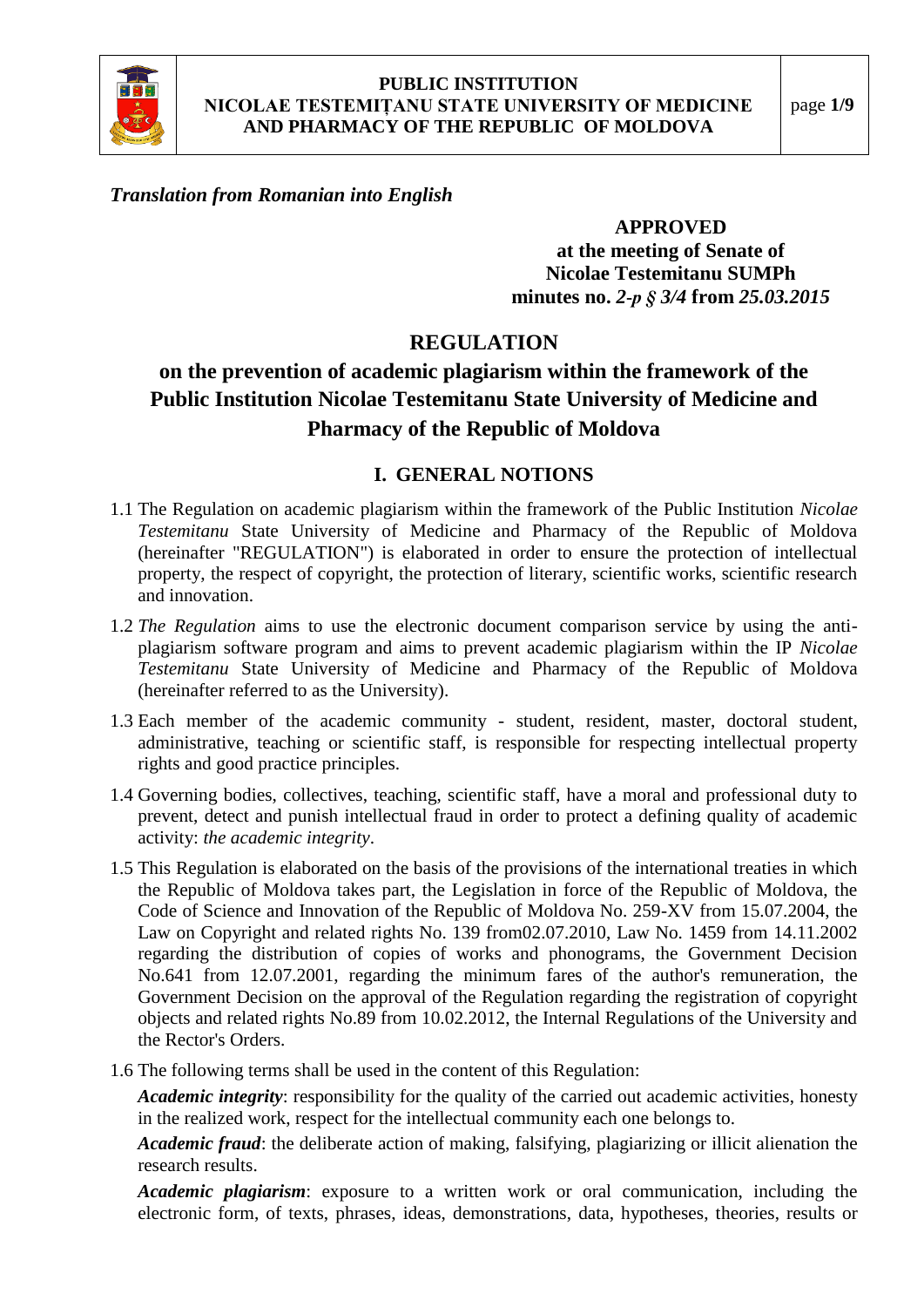

scientific methods extracted from other authors written works, including the electronic form, without mentioning it and without referring to the original sources.

*Co-author of a publication*: any nominated person in the list of authors of a scientific publication.

*Producing results or data:* reporting results or fictitious data, that are not the real result of a research-development activity.

*Falsification of results or data*: selective reporting or rejection of unwanted data or results; manipulation of representations or illustrations; altering the experimental or numerical device in order to obtain the desired data without reporting any of the made alterations.

*Self-plagiarism:* exposing in written or oral communication, including the electronic form, texts, expressions, demonstrations, data, hypotheses, theories, results or scientific methods extracted from written works, including in electronic form, of the same author(s), without mentioning it and without referring to the original sources.

- 1.7 It is considered a case of *academic plagiarism* in the following exemplary and not limitative situations:
	- a) reproducing (or translating) ideas, data, texts belonging to another person, without the correct and / or complete presentation of the source;
	- b) taking over ideas, data, texts from various sources and presenting them as the own contribution;
	- c) the omission of clearly placing between quotation marks ("...") of the words, sentences, paragraphs taken literally or almost literally, from various sources;
	- d) paraphrasing the content of the work of another person without making sufficient reference to the source;
	- e) reproducing audio, video, software, etc. without the commitment of the sources and more than that, assuming them as the own contribution;
	- f) the presentation of works that have been presented at other courses / seminars / laboratories or the likewise works, without the consent of the teaching staff;
	- g) making calculations (if any) by a person other than the author and lack of originality of commenting on the obtained results;
	- h) not referencing to the exact bibliographic source of graphic representations that do not belong to the author;
	- i) presenting, as co-author, works or parts of the work in the framework of scientific events (congresses, colloquia, round tables, etc.) in the country or abroad without using the selfreference;
	- j) reproducing the colleagues' work and presenting it as the own;
	- k) using obtained from the Internet or written by another person works (for a fee or for free);
	- l) copy-paste of the obtained from the Internet information without registering the source.

## **II.TYPES OF PLAGIARISM**

2.1 The following types of plagiarism are distinguished:

- a) *full take-over* the author presents whole passages from another work, word-by-word, as if it were his own creation.
- b) *partial copying* the author reproduces significant parts of a work and presents them as if it were his own creation.
- c) *mixed copying* the author reproduces mixed paragraphs or phrases from different works, without indicating sources, to lose track of original sources.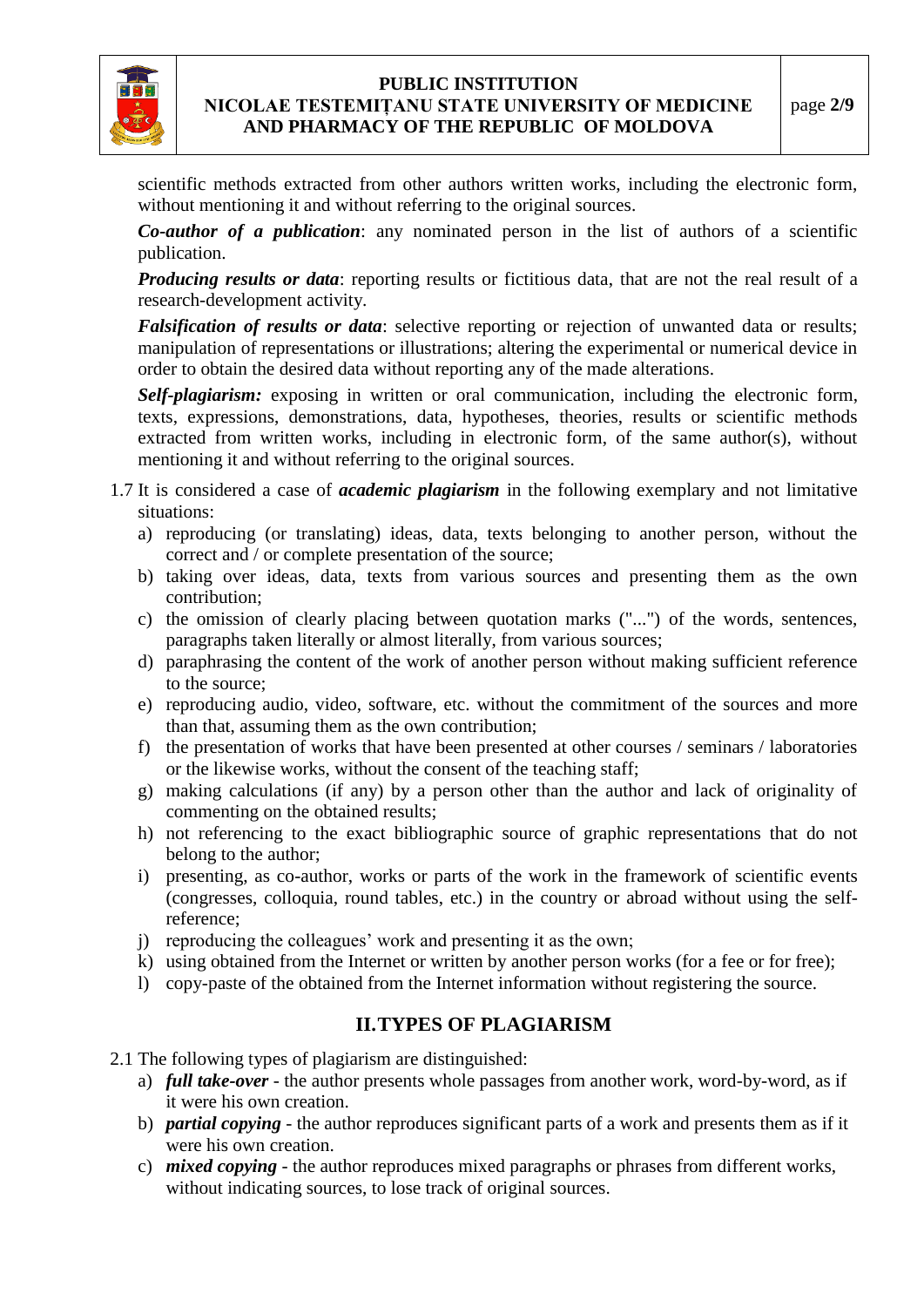

- d) *disguised copying* the author takes over the argument line, examples and other content items of the source, but changes some phrases, paragraph order, or other elements to make it more difficult to identify the source.
- e) *copying by retelling* the author retells the work without taking the word out of word, retranslating by synonyms or formulations analogous to its contents.
- f) *self-plagiarism* the author takes full or massive work from his own earlier work, published in book or article format (classic or digital format).

## **III. USING THE ANTI-PLAGIARISM PROGRAM**

- 3.1 The works that can be analyzed using the anti-plagiarism program refer to the following scientific papers: bachelor, PhD, doctor habilitate thesis, papers to be edited at the Editorial-Polygraphic University Center "Medicina" or other publishing houses according to the concluded contracts with University; scientific papers and research reports to be published in specialized journals.
- 3.2 The persons who may request verification of a scientific document are:
	- a) author and / or coordinator of the bachelor, master, PhD, doctor habilitate thesis;
	- b) the author of the paper to be published at the Editorial-Polygraphic Center "Medicina" or another publishing house according to the concluded contract with the University;
	- c) author of scientific papers or research reports to be published in specialty journals;
	- d) the editorial adviser appointed by the lead power of the University.
- 3.3 At the University level, a person will be appointed by the Vice Rector for scientific activity (Rector), who is responsible for managing the use of the plagiarism program (the program user), having the following attributions:
	- a) to receive written requests from the persons within the framework of the faculty, accompanied by the declaration of conformity on the originality of the work (Annexes 1A and 1B), as well as the confidentiality commitment (Annex 2);
	- b) to compare the document and to make a report on the received request within a maximum of 30 calendar days using the http://www.strikeplagiarism.com program;
	- c) the drawn-up report to be handed to the person who requested the comparative analysis of the document;
	- d) to draw up a clear and strict record of all received requests, registered in a Special Register (Annex 3);
	- e) to submit a statistical report of the requests, at a 3-month period to the service manager;
	- f) to notify the anti-plagiarism program administrator of any difficulty on using the antiplagiarism program.
- 3.4 For publishing papers edited by the Editorial-Polygraphic Center "Medicina" or another publishing house according to the concluded contract with the University, the Board of Directors will appoint an editorial adviser who has the attributions of the person responsible for using the plagiarism program at the faculty level.
- 3.5 The Network Administrator (ICT), established by the Board of Directors Decision, has the following attributions:
	- a) coordinates the activity of the designated persons to use the plagiarism program at the level of each faculty and the publisher;
	- b) sets up and clears the accounts of authorized by the university users;
	- c) draws up statistics relating to the service functioning, taking into account the proportion in which the number of purchased checks has been used, as well as data on the obtained results of the analyzes (resemblance coefficients);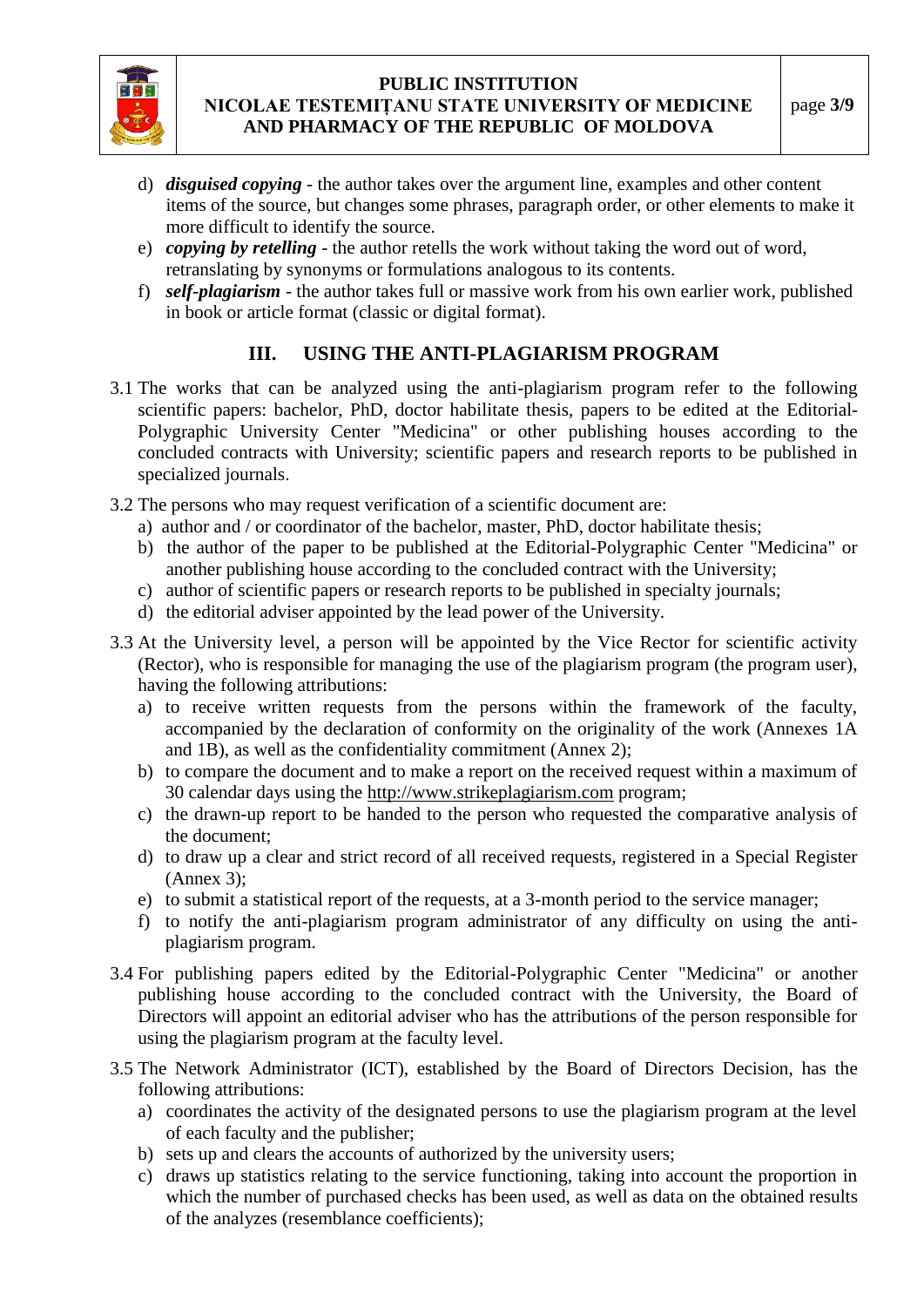

3.6 All the activity related to the use of the http://www.slrikeplagiarism.com program is coordinated at the University level by the person designated by the Vice Rector for scientific activity (Rector), who will follow the observance of this methodology and submit to the Board of Directors a statistical report of the activity once every six months.

## **IV. PRIVACY POLICY**

- 4.1 All operations and acts that will be carried out as part of the activity of registration and management of documents and files of persons requesting the registration of intellectual property products and objects are confidential.
- 4.2 By confidentiality policy, the parties agree that, throughout the period of the contractual relationship and after expiring of the contract, not to transmit data or information that they have become aware of during the execution. Failure to comply with this clause by either of the parties, results in the obligation of the defaulting party to pay damages.
- 4.3 The obligation to keep confidential on these activities comes for all the persons directly related to intellectual property protection activities and also applies to third parties.
- 4.4 Confidential information will not include information; however, it is called, which is or becomes public subsequently without any of the parties having breached any of its confidentiality obligations.
- 4.5 The parties involved in the registration and management of documents and files of persons requesting the registration of intellectual property products and objects understand the obligation of:
	- a) not to disclose information related to intellectual property rights to third parties without the prior written consent of the concerned person;
	- b) to use confidential information only for the purpose of fulfilling the obligations arising out of the performance of the duties;
	- c) to take measures to prevent the disclosure of confidential information; to immediately and instantly notify the imminence of possible damage related to the protection of confidential information and to indicate specific remedies for the purpose of preventing or reducing the consequences of potential harm.
- 4.6 All persons with duties and responsibilities in this program will be compelled to respect the confidentiality commitment of the information they come into contact with (Annex 2).
- 4.7 When identifying issues related to the main types of academic fraud, people requesting the verifying of the scientific paper are required and are responsible for making every effort to revise their work and thus respect copyright, the protection of scientific papers, and of the results of scientific research.
- 4.8 If a situation of fraud and / or plagiarism is found, the Examination Commission will immediately inform the concerned person and draw up a Protocol of detection and submit it to the Faculty Council.
- 4.9 The concerned person has the opportunity to appeal within 24 hours from the event. The Faculty Council may solve the case in his/her favor, thus finalizing the action. If, after having studied the case, the Faculty Council finds fraud and / or plagiarism, it sets out measures and informs the bachelor/ master / resident / doctoral student within 24 hours in written form, regarding the imposed measures.
- 4.10 The imposed sanctions on a bachelor / master / resident / doctoral student will be recorded in his / her personal file.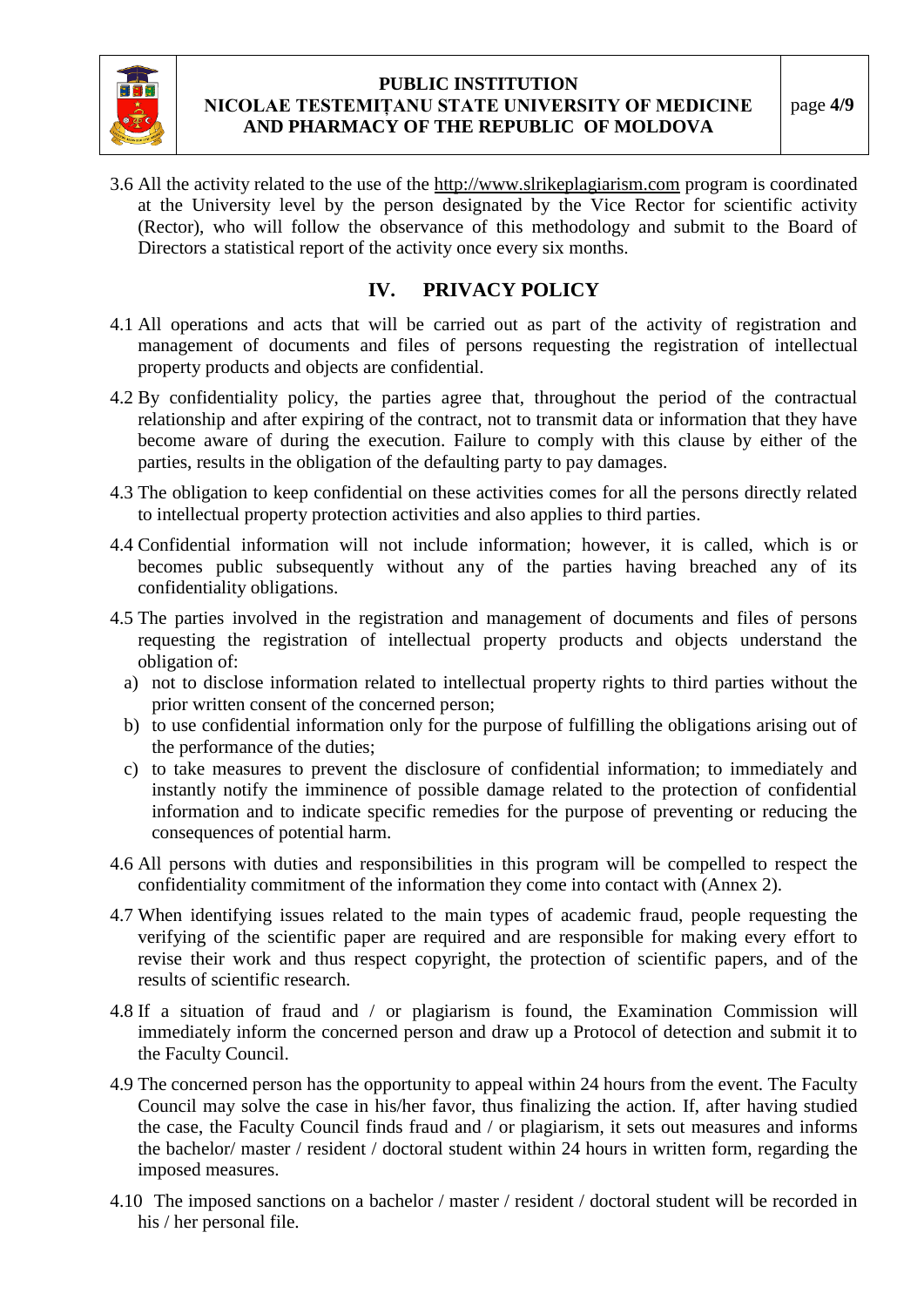

## **V.THE APPLIED MEASURES IN CASE OF PLAGIARISM**

- 5.1 If only certain sections of the bachelor / master / resident / doctoral student's thesis are plagiarized, but the rest of the work is his / her own contribution, the work in question will be declared invalid by the Faculty Council and the bachelor / master / resident / doctoral student will be banned taking part in future examinations for 6 months. The Scientific Coordinator will temporarily be withdrawn the rights to coordinate the completion of the studies until the case being solved.
- 5.2 If the entire work or major sections of the work were plagiarized by direct taking over from published by others materials, and the bachelor / master / resident / doctoral student assumes the text as his/her own contribution, the Faculty Council will declare the concerned work as invalid and the bachelor / master / resident / doctoral student will be banned from participating in future examinations for 12 months. The Faculty Council may propose the expulsion of the bachelor / master / resident / doctoral student. It may also request for the case to be examined by the Ethics Committee of the University. The Scientific Coordinator will temporarily be withdrawn the rights to coordinate the completion of the studies until the case being solved.
- 5.3 If the bachelor / master / resident / doctoral student has previously been sanctioned for plagiarism, the Faculty Council may propose the expulsion of the bachelor / master / resident / doctoral student. It may also ask for the case to be examined by the Ethics Committee of the University.
- 5.4 If the bachelor / master / resident / doctoral student is enrolled in another study / research program, the Faculty Council will inform the Council of the concerned faculty about the situation of the bachelor / master / resident / doctoral student.

#### **Coordinated:**

| Vice-rector for quality and<br>integration in education insurance                        | Olga Cernețchi      |  |
|------------------------------------------------------------------------------------------|---------------------|--|
| Vice-rector for scientific activity                                                      | Gheorghe Rojnoveanu |  |
| Vice-rector for international relations                                                  | Mihail Gavriliuc    |  |
| Vice-rector for the information technologies<br>implementation and strategic development | Oleg Lozan          |  |
| Vice-rector for education and social issues                                              | Emil Ceban          |  |
| Head od department Didactics                                                             | Lilian Saptefrați   |  |
| Head of department Internal Audit                                                        | Olga Iurco          |  |
| Economist – Head                                                                         | Svetlana Lupașco    |  |
| <b>Head of Legal Department</b>                                                          | Tatiana Novac       |  |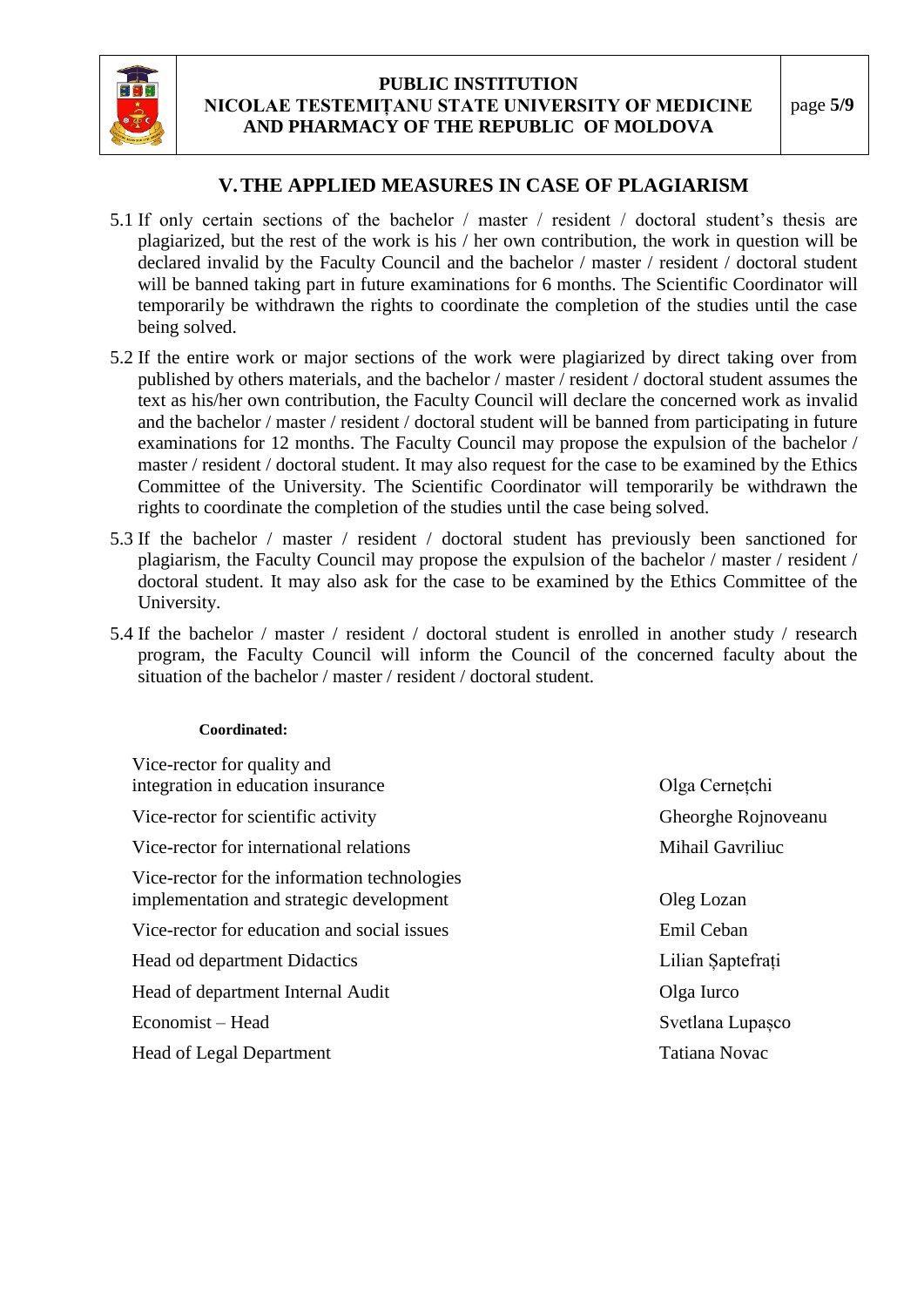

#### **Annex 1A**

## **DECLARATION of compliance on the originality of the work**

I, the underdesigned.................................................................................................... graduate of .......................................................................................... the promotion ........... hereby by the present declare under my own responsibility that the bachelor / dissertation / doctoral thesis with the title ......................................................................................................................................................... ................................................................................................................................................................ ............................................................................................................................................................... having as a scientific advisor Mr. / Mrs................................................................., has been developed by myself as a result of my own research and documentation, has never been presented to any other higher education institution, in the country or abroad, and has never been published as an article or volume by publishers / reviews from the country or abroad.

I also declare that all used bibliographic sources, including those from the Internet, are indicated in the paper, in compliance with the rules of avoiding plagiarism / auto-plagiarism:

- all exactly reproduced fragments of text, even in own translation from another language, are rendered in quotation marks and have an accurate reference to the bibliographic source;
- the rewriting, in own words, of the written by other authors texts, indicates the bibliographic source from which they have been inspired;
- the calculations (if applicable) are carried out by myself and the comments on the obtained results are original;
- the summary of the ideas of other authors has an accurate reference to the original text;
- the graphic representations that do not belong to me, are having indicated the exact bibliographic source;
- in case when, as a(n) (co-)author, I have already presented a part of this work in the framework of scientific events (congresses, conferences, colloquia, roundtables) in the country or abroad, I used self-reference.

Hereby, I fully assume the originality of the elaborate work.

Chișinău, date ....................... .

Name and Surname ...................................................... .

Signature......................................................... .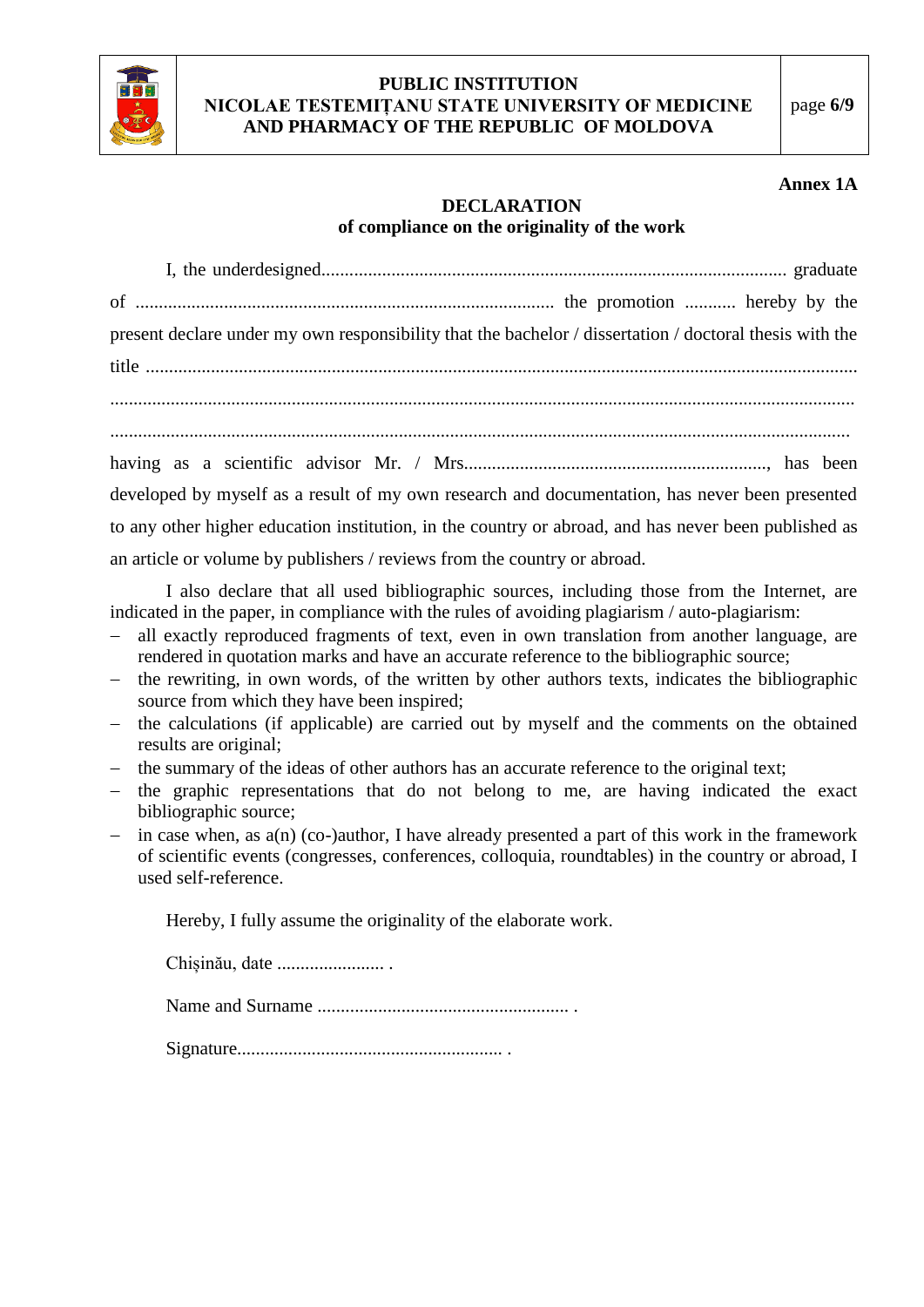

#### **Annex 1B**

## **DECLARATION of compliance on the originality of the work**

| inscribed for:                                                     |
|--------------------------------------------------------------------|
| • Participation and defense of scientific papers at the conference |
| • Publication of a scientific paper in the journal                 |
|                                                                    |
|                                                                    |
|                                                                    |
|                                                                    |

declare the following:

- $\checkmark$  the scientific work does not belong to another person, institutions, entities which I poses working or other relationships with;
- $\checkmark$  the scientific work is not contrary to public order or good morals;
- $\checkmark$  the scientific work has not been published by the undersigned, or by a natural or legal third party, in the country or abroad, prior to its date of submission for evaluation in the aim of obtaining the scientific recognition in the field.

I explicitly specify that the presented ideas are original, and the sources of information that underlie original theories were correctly quoted and presented in the scientific paper.

Chișinău, date ....................... .

Name and Surname ....................................................... .

Signature ......................................................... .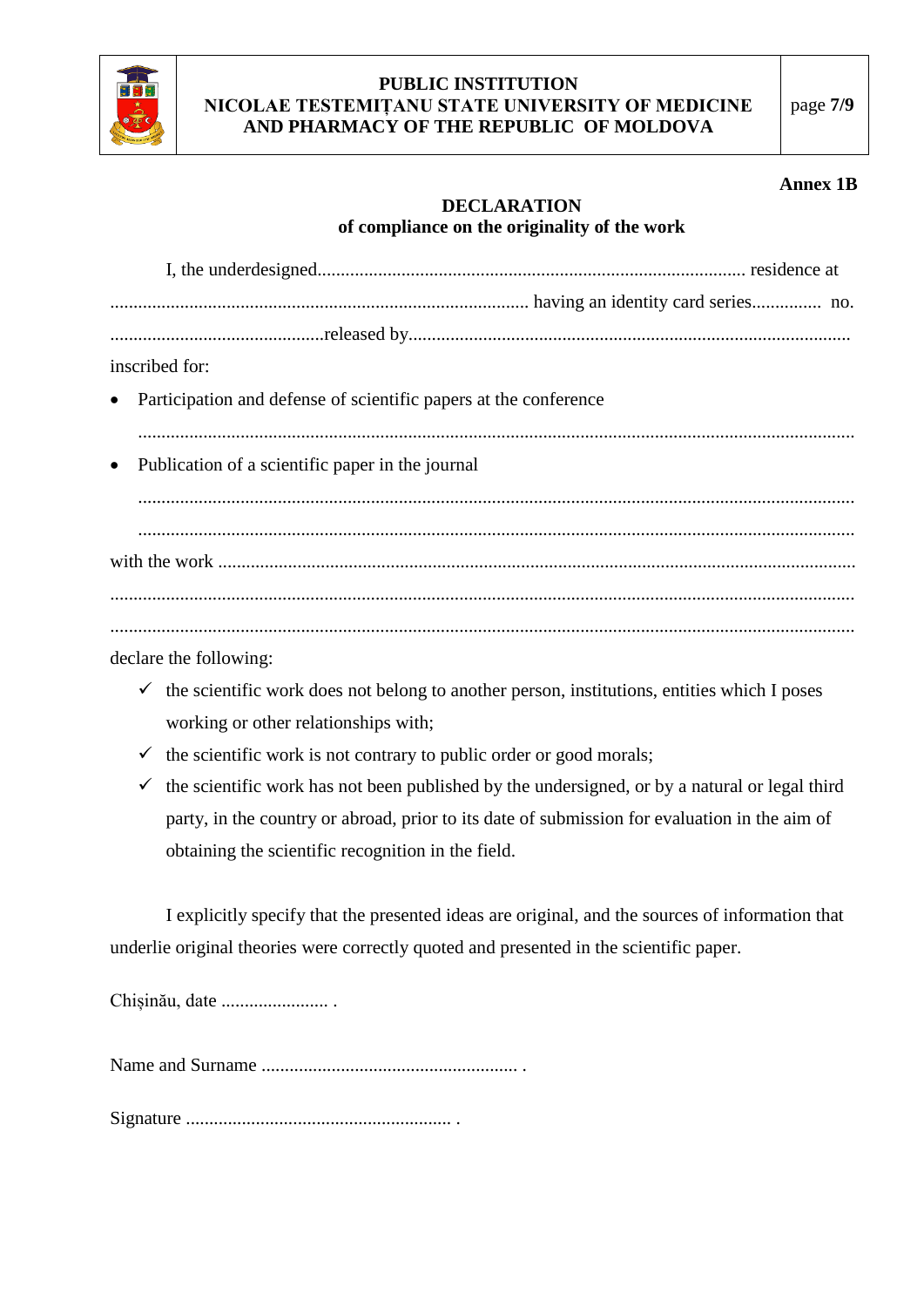

#### **Annex 2**

## **COMMITMENT OF CONFIDENTIALITY**

on .................... ,

I assume the obligation of:

- $\checkmark$  not disclosing the related to intellectual property rights information to third parties without the prior written consent of the concerned person / party;
- $\checkmark$  to use confidential information only for the purpose of fulfilling the obligations arising out of the performance of the duties;
- $\checkmark$  to take measures for preventing the disclosure of confidential information;
- $\checkmark$  to immediately and without delay announce the imminence of a possible damage related to the protection of confidential information and to indicate specific remedies to prevent or reduce the consequences of the possible harm.

## **I declare that I am aware that failure to comply with these clauses attracts the guilty party to pay the damages**

Chișinău, date ....................... .

Name and Surname ....................................................... .

Signature ......................................................... .